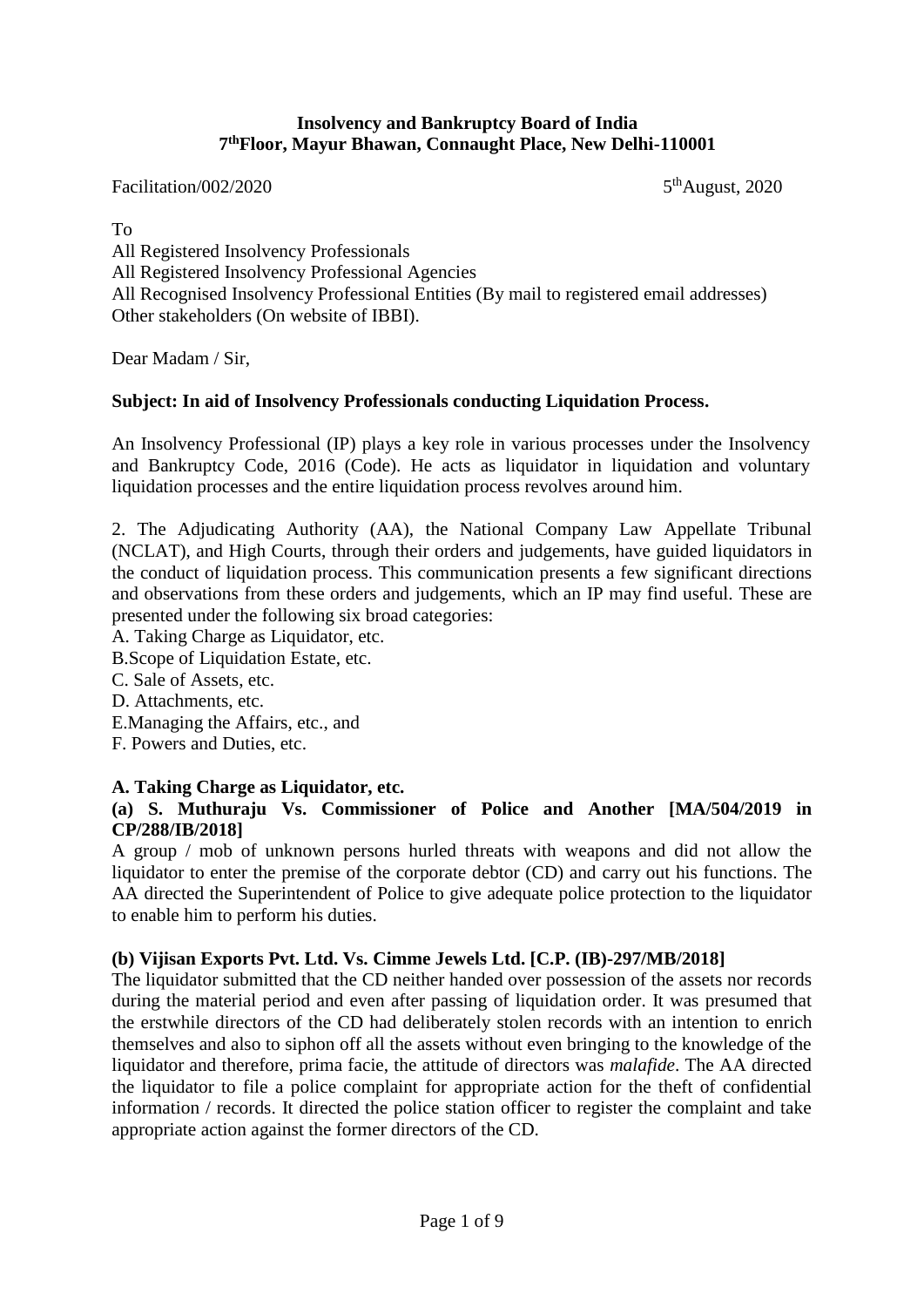## **(c) Alchemist Asset Reconstruction Company Limited Vs. Precision Fasteners Ltd. [MA 1007/2018, MA 751/2019 in CP No. (IB)1339(MB)/2017]**

The liquidator filed an application seeking possession of the flats under occupation of respondents. He submitted that refusal to handover the flats owned by the CD is likely to affect the creditors who are entitled to liquidation proceeds. The respondents claimed that they had possession of the flat based on a letter issued by the CD. The AA noted that the said letter cannot be treated as valid document whereby the alleged property has been transferred to the respondents. It ordered the respondents to vacate the flats and handover the same to the liquidator, failing which the liquidator would be entitled to get the possession in accordance with law with the help of police.

### **(d) Mrs. Dipti Mehta, Resolution Professional, Prag Distillery Private Limited Vs. Shivani Amit Dahanukar and Ors. [MA 267/2018 in CP (I&B) 1067/NCLT/MB/2017]**

The RP had filed an application under sections 43, 49, 60(5) and 66 of the Code against five directors of the CD and its holding. The liquidator continued to pursue the said application. The AA held: "…*it is clear that the impugned assets were transferred to the holding company with an intent to protect the value of the assets. However, there is no consideration received by the Corporate Debtor against the said transfer, and the assets were not sold but only transferred to the holding company for its utilisation. Had the assets not being transferred, there was a risk of them getting wasted and spoiled. It is not disputed that the ownership of the assets is still with the Corporate Debtor and they are part of the liquidation estate of the Corporate Debtor. The respondents have submitted that the holding company agree to transfer the machinery back to the Corporate Debtor. Given the circumstances above, it is directed that the assets of the Corporate Debtor shall be returned and restored to the Corporate Debtor by the holding company within one month from the date of this order*."

## **B.Scope of Liquidation Estate, etc.**

## **(a) Precision Fasteners Ltd. Vs. Employees Provident Fund Organisation, Thane and Others [MA 576 & 752/2018 in C.P. (IB) 1339 (MB)/2017]**

The liquidator sought a declaration that the attachment of movable and immovable properties of the CD (under liquidation) by the respondents under the Employees' Provident Funds and Miscellaneous Provisions Act, 1952 was null and void, to enable him to dispose of these properties alongside other assets of the CD. The AA observed that the creditors have a property right over the assets of the CD, whereas workmen dues are interwoven with the right to life. The former right is subordinate to the latter right and they cannot be treated at par. In recognition of this, section  $36(4)(a)(iii)$  of the Code provides that the dues in respect to Provident Fund/Pension Fund/Gratuity Fund are not part of the liquidation estate. These dues are assets of the workmen lying with the CD. However, the liquidation process should not be obliterated by the attachment of the assets of the CD. Accordingly, the AA vacated the attachment with a direction to the liquidator to sell the assets and pay off the provident fund dues in priority to all claims payable by the CD in liquidation.

## **(b) State Bank of India Vs. Moser Baer Karamchari Union &Anr. [CA(AT)(Ins)No. 396/2019]**

The AA, by the impugned order, held that 'Provident Fund Dues', 'Pension Fund Dues' and 'Gratuity Fund Dues' cannot be part of section 53 of the Code. A financial creditor (FC) filed an appeal on the ground that workmen's dues have the same meaning as assigned to it in section 326 of the Companies Act, 2013, which includes provident fund, pension, and gratuity fund. Therefore, for the purpose of distribution of assets of the CD under section 53 of the Code, dues of employees as mentioned in sub-clause (c) of sub-section (1) therein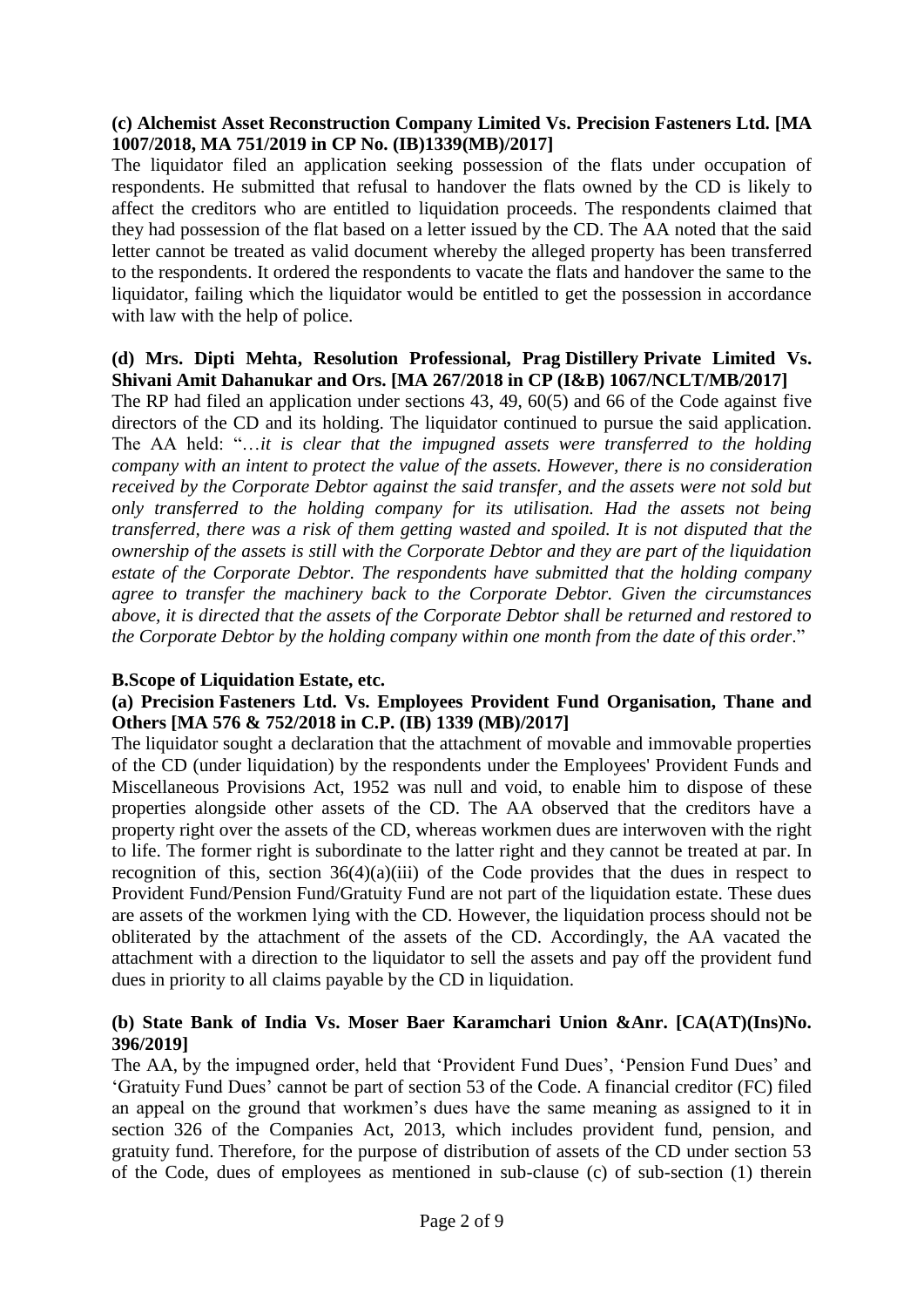includes provident fund dues. The NCLAT held: *"In terms of sub-section (4) (a) (iii) of Section 36, as all sums due to any workman or employees from the provident fund, the pension fund and the gratuity fund, do not form part of the liquidation estate/ liquidation assets of the 'Corporate Debtor', the question of distribution of the provident fund or the pension fund or the gratuity fund in order of priority and within such period as prescribed under Section 53(1), does not arise…"* It further observed that liquidation estate of the CD under section 36(1) read with section 36 (3) does not include all sum due to any workman and employee from the provident fund, the pension fund and the gratuity fund, for the purpose of distribution of assets under section 53.

# **(c) In the matter of Clutch Auto Ltd. [CA-1432(PB)/2019 & CA-1433(PB)/2019 in (IB)- 15(PB)/2017]**

The liquidator filed an application seeking directions for relinquishment of security interest by the secured creditor under section 52 of the Code. The AA held that if the liquidator concludes that a creditor has security interest over the assets of the CD, he shall permit the creditor to utilise its right under section 52 of the Code. It concluded that directions to compel a creditor to relinquish its security interest is not supported by the Code.

#### **(d) Edelweiss Asset Reconstruction Co. Ltd. Vs. Reid and Taylor India Limited [MA 1392/2019 in CP No.382/IB/MB/MAH/2018]**

An FC of the CD claiming sole first charge over all the fixed assets and first pari-passu charge over the current assets of the CD sought permission of the AA to realise the security interest by selling the secured assets of the CD on "as is where is" basis as a going concern as per section 52 of the Code read with regulation 37 of the IBBI (Liquidation Process) Regulations, 2016. Another FC objected to this stating that section 52 of the Code does not empower a secured creditor to stand outside the liquidation process to enforce its security to the exclusion of other secured creditors having same ranking pari-passu charge over the same security interest, more particularly when the issue of priority of charges had not been adjudicated. The AA held: "*only the first charge holder/ the secured creditor with first paripassu charge can stay outside the liquidation process and realize his security interest. The applicant being the first charge holder is entitled to realise security interest under section 52."*

# **(e) Mr. Srikanth Dwarkanath, Liquidator of Surana Power Limited Vs. Bharat Heavy Electricals Limited [CA(AT)(Ins)No. 1510 of 2019]**

The liquidator faced a deadlock, when secured creditors (ten out of eleven) having 73.76% share in security interest relinquished their security interests to the liquidation estate, but one secured creditor (BHEL) with 26.24% of share did not. Consequently, he could not attempt a slump sale of the CD, as all secured creditors didn't relinquish their security interests. He filed an application before the AA seeking permission to sell the assets of the CD under liquidation. The AA rejected the application stating that an arbitration award has granted lien over the assets of the CD to BHEL prior to the initiation of CIRP. The liquidator challenged the order of the AA. The NCLAT relied on section 13 of the SARFAESI Act, 2002 which requires confirmation by creditors having at least 60% of the value of total debt for taking any steps about the realisation of assets by secured creditors. It noted that that since BHEL did not have requisite 60% value in securityinterest, it did not have the right to realise its security interest.It observed that since secured creditors with 73.76% in value have relinquished the security interest into the liquidation estate, it would be prejudicial to stall the process at the instance of a creditor who has share of only 26.24%. While allowing the appeal, the NCLAT further observed that BHEL did not hold a superior charge over the rest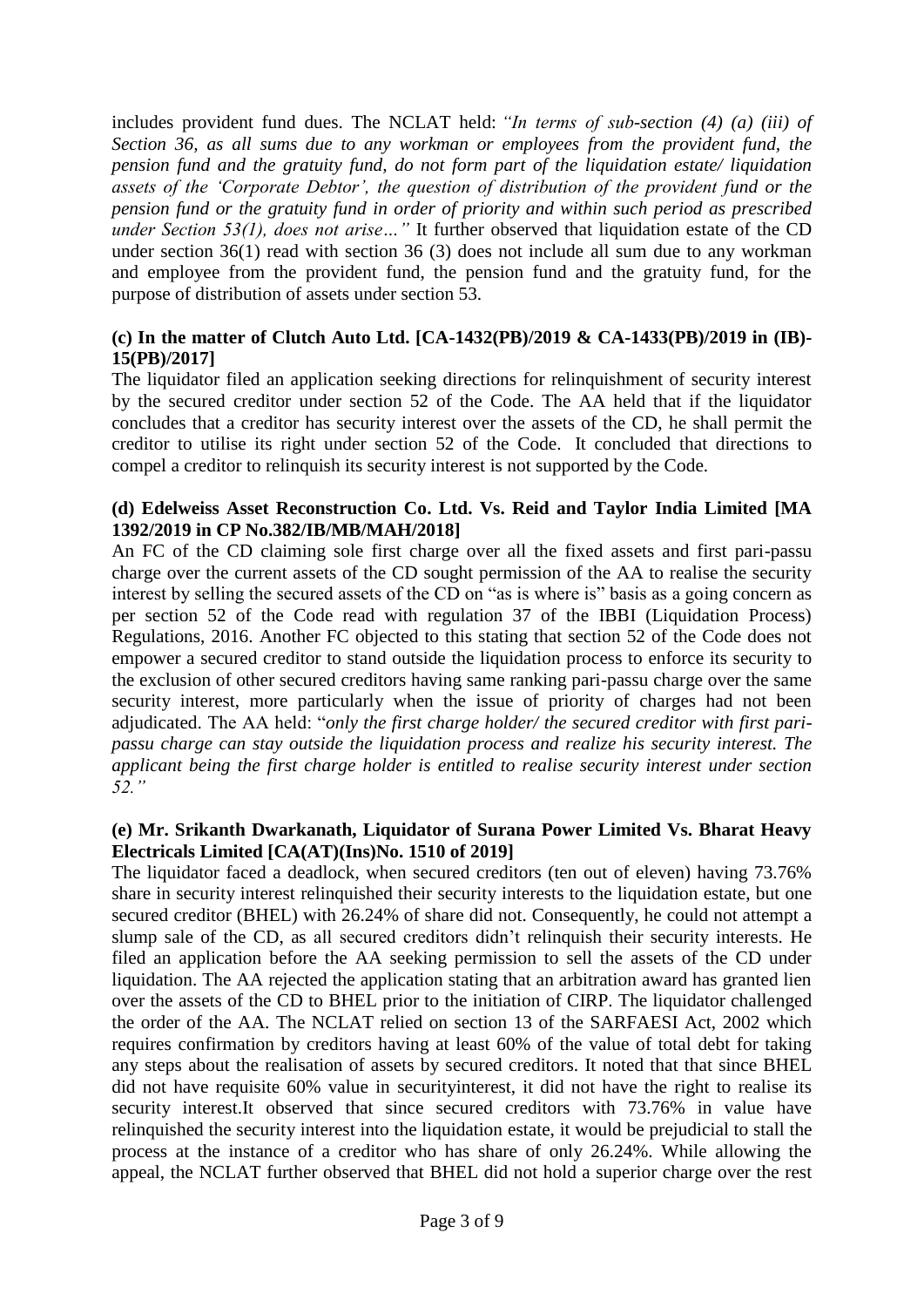of the secured creditors and the decision of 73.76% of majority creditors would bind the dissenting secured creditor.

# **C. Sale of Assets, etc.**

### **(a) Mr. S. S. Chockalingam Vs. Mr. CA Mahalingam Suresh Kumar [MA/661/2018 in TCP/431/2017]**

In an e-auction of the assets of the CD in liquidation, the applicant was H1 bidder and he was required to deposit 25% of the bid amount within 24 hours and the rest 75% within 15 days. H1 bidder deposited 25% after 3 days and sought time for payment of the rest of the amount. The liquidator granted extension of time twice. Thereafter, the liquidator cancelled the sale, proceeded to negotiate with H2 bidder and sold the asset to it following bidding process. The applicant filed an application under rule 11 of the NCLT Rules, 2016 to direct the liquidator to extend the last date of payments, as he had already paid 57% of the bid amount and the liquidator has no authority to forfeit the said amount.

The AA observed: "… *there does not appear any provisions in the I&B Code, 2016 to give extension of time as far as the bidding process is concerned. Moreover, the Liquidator has already negotiated with the 2nd highest bidder who has already made payment which is equivalent to the amount, which was offered by the applicant being the highest bidder. In other words, the 2nd bidder, being in a position to make the payment of the same amount, has become the successful bidder and made the payment well in time. Therefore, in the circumstances, the application has become infructuous and the same stands dismissed."*

# **(b) Alchemist Asset Reconstruction Co. Ltd. Vs. Moser Baer India Limited [CA-769(PB)/2019 in C.P. No. IB-378(PB)/2017]**

An application was filed by the liquidator under regulation 33(2)(d) of the IBBI (Liquidation Process) Regulations, 2016 for seeking prior permission to sell the assets of the CD by means of a private sale. The AA considered the issue whether all the requirements of clauses (a) to (d) of regulation 33(2) are required to be fulfilled to sell the assets by private sale. It held: "*To our mind the proper interpretation on clauses (a) & (b) would be that a liquidator is entitled to sell the assets without requirement of prior permission after reaching the conclusion that the assets are perishable and it is likely to deteriorate significantly in value if not sold immediately. Otherwise the purpose of regulation would be defeated if the time is required to be spent in filing an application and taken permission because the assets which are perishable may not remain available for sale and perish or it may deteriorate significantly in value if not sold immediately*." However, the assets to be sold at a price higher than the reserve price of a failed auction have to be sold with the prior permission of the AA.

## **(c) Ms. Pooja Bahry, Liquidator and Anr. Vs. Gee Ispat Pvt. Ltd. [CA666/2019 in (IB)/250(ND)/2017]**

The liquidator sold certain properties relinquished by the secured creditors. Before proceeding to distribute the proceeds, she filed an application with the AA seeking guidance whether she is required to deposit capital gains on sale of secured assets and include it in the liquidation cost to be defrayed first and distribute the balance amongst the claimants. The AA opined that upon realisation of the liquidation estate of the CD, it must be distributed in accordance with the waterfall mechanism under section 53. The dues towards Government, be it tax on income or on sale of properties, would qualify as operational debt and must be dealt with accordingly. It noted that a secured creditor is entitled to effect sale under the SARFAESI Act and appropriate the entire amount towards its dues, without any liability to first pay capital gain. If the capital gain is first to be provided for, and then be included as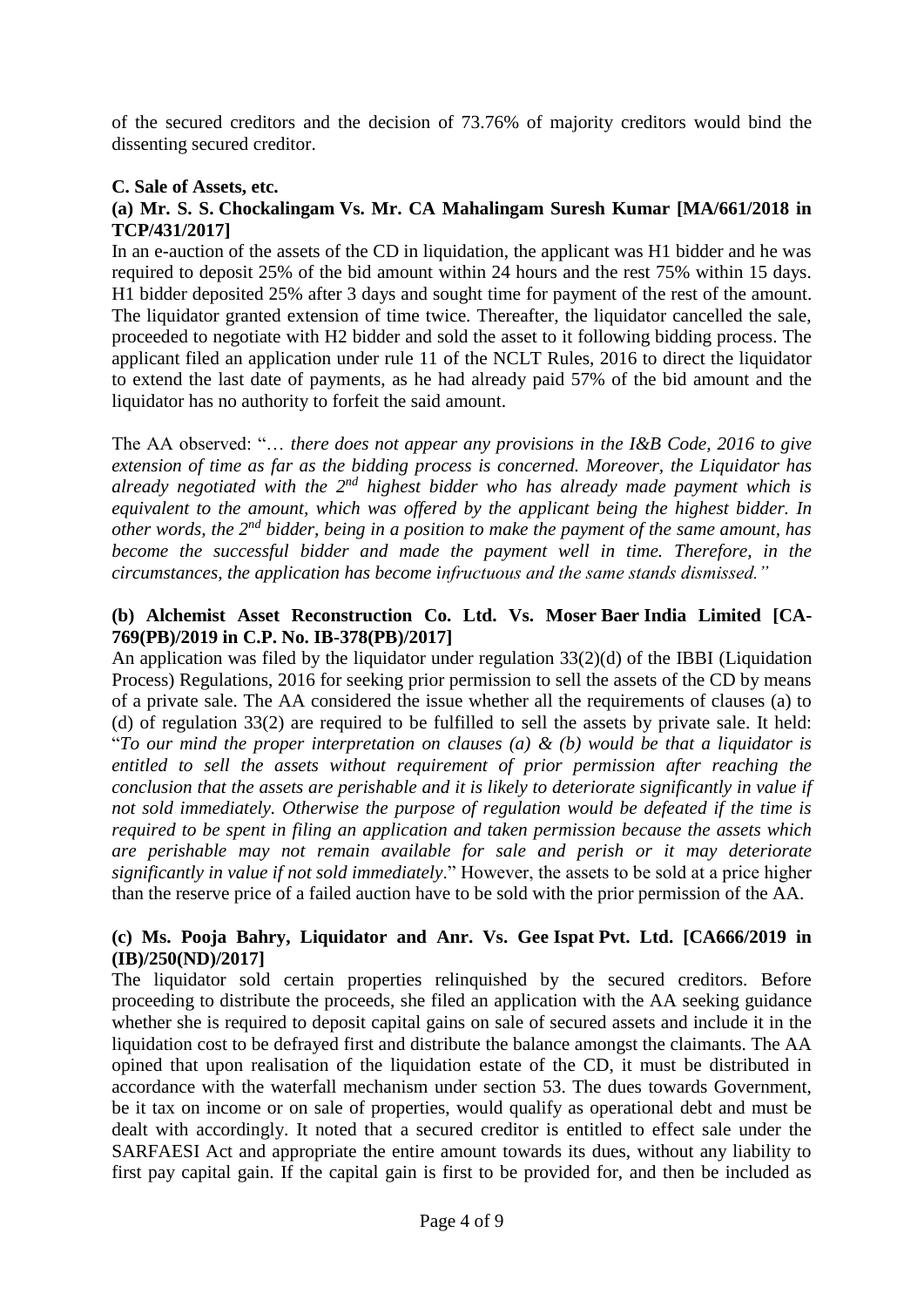liquidation cost, it would create an anomalous situation in the secured creditor getting a lesser remittance than what it could have realised had it not released the security into the common corpus. It is for this purpose that the provision of section 178 of the Income-tax Act, 1961 has been amended giving priority to the waterfall mechanism over government dues. The AA held: "*We therefore hold that the tax liability arising out of the sale shall be distributed in accordance with the provision of Sec 53 of the Code. The applicability of Section 178 or 194 IA of the IT Act will not have an overriding effect on the water fall mechanism provided under Section 53 of the Code, which is a complete code in itself, and the capital gain shall not be taken into consideration as the liquidation cost."*

# **(d) Om Prakash Agarwal Vs. Chief Commissioner of Income Tax (TDS) & Anr. [Item No. 203 CP/294/2018]**

The liquidator filed an application seeking direction against the successful bidder and the Income Tax Authority not to deduct TDS from the sale of assets made in favour of the bidder on the ground that tax dues cannot be collected by the Government in priority to the waterfall mechanism under section 53 and section 238 has an overriding effect upon other enactments. The AA observed that the overriding effect under section 238 is applicable to the issues between the creditor and the debtor but not to TDS deductions. When the Government comes before the liquidator as creditor, it is bound by sections 53 and 238 of the Code. In this case, the Government is not making any claim as an operational creditor. While directing the purchaser to pay the TDS amount, it held that deduction of TDS does not tantamount to payment of Government dues in priority to other creditors since it is not a tax demand for realisation of tax dues. It observed that the liquidator is not asked to pay TDS; it is the duty of the purchaser to credit TDS to the Income Tax Department.

### **D. Attachments, etc.**

#### **(a) Leo Edibles & Fats Ltd. Vs. The Tax Recovery Officer (Central) Income Tax Department, Hyderabad, and others [WP No. 8560/2018]**

The petitioner purchased an immovable property in the liquidation proceeding of VNR Infrastructures Limited. The sub-registrar refused to register the property in the name of petitioner at the behest of the Income Tax Department which claimed a charge over the immovable property pursuant to attachment proceedings against which this writ petition was filed. The High Court noted that it entails construction and interpretation of the provisions of the Code in juxtaposition to the Income-tax Act, 1961. It observed: "*It is clear that the Income Tax Department does not enjoy the status of a secured creditor, on par with a secured creditor covered by a mortgage or other security interest, who can avail the provisions of section 52 of the Code. At best, it can only claim a charge under the attachment order, in terms of section 281 of the Act of 1961."* 

As regards the purpose of attachment, it referred to the judgements in Ananta Mills Ltd. (High Court Gujarat) and Prem Lal Dhar (Privy Council), where it has been held that attachment only prohibits private alienation of the property, but the attaching creditor does not acquire any interest in the property. It noted that section 178 of the Income-tax Act, 1961 provides for a priority in appropriation of the amounts set aside by the liquidator for clearance of the tax dues. However, liquidation of a company could be under different enactments. In case of liquidation of a company under the Code, section 178 of the Incometax Act, 1961 stands excluded by virtue of the amendment of section 178 (6) with effect from 1<sup>st</sup> November, 2016, in accordance with section 247 read with the Third Schedule to the Code. Therefore, in the event, an assessee company is in liquidation under the Code, the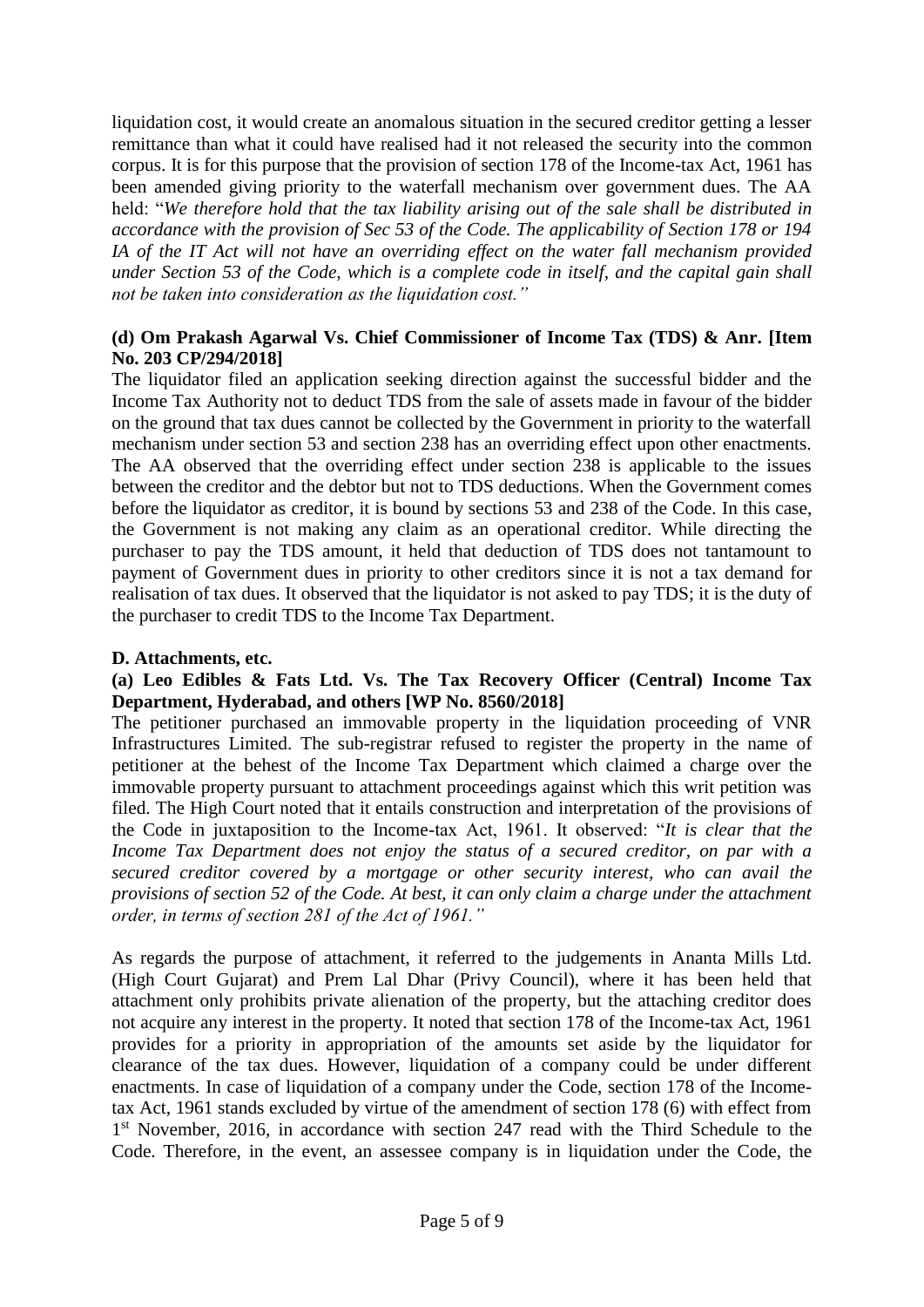Income Tax Department can no longer claim a priority in respect of clearance of tax dues of the said company.

The High Court held that the tax dues, being an input to the Consolidated Fund of India and of the States, clearly come within the ambit of section 53(1)(e) of the Code. It further held that the Income Tax Department cannot claim any priority merely because the order of the attachment dated  $27<sup>th</sup>$  October, 2016 was long prior to the initiation of liquidation proceedings under the Code against VNR Infrastructures Limited. Further, section 36(3)(b) of the Code indicates in no uncertain terms that the liquidation estate assets may or may not be in possession of the CD, including but not limited to encumbered assets. Therefore, even if the order of attachment constitutes an encumbrance on the property, it still does not have the effect of taking it out of the purview of section 36(3)(b) of the Code. The said order of attachment, therefore, cannot be taken to be a bar for completion of the sale under a liquidation proceeding under the Code. The Income Tax Department necessarily must submit its claim to the liquidator for consideration as and when the distribution of the assets, in terms of section 53(1) of the Code, is taken up.

## **(b) Mr. Anil Goel, the Liquidator appointed in respect of VarrsanaIspat Limited Vs. Deputy Director, Directorate of Enforcement, Delhi and SBER Bank Vs. VarrsanaIspat Limited [IA (IB) No. /KB/2020 in CP (IB) No. 543/KB/2017]**

The Liquidator filed an application under sections 60(5) and 32A of the Code seeking permission to sell the assets of the CD which were attached by the Enforcement Directorate (ED), in view of section 32A. He submitted that he was running the CD as a going concern, but unable to proceed with the sale of the CD or its business as a going concern due to the attachment, even though there is interest from several parties. The ED objected to the application on three grounds: (a) An application under section 32A can be made only after the liquidation process is over or resolution plan is approved; (b) An application under section 32A can be filed only by the successful resolution applicant and not the liquidator; and (c) the rights of the parties had already been crystallized through proceedings before the PMLA Appellate Authority and hence subsequent change in law (insertion of section 32A) would not take away such rights which had attained finality. The AA observed that under the object as well as under the said section it is specifically dealt with that it is applicable to prevent insolvency in case a company goes into CIRP or liquidation. It held that section 32A is also applicable to the assets of the CD undergoing liquidation and a liquidator can file an application like the one in hand. It further held that a liquidator can proceed with the sale of the assets even if it is under attachment by the ED, to continue the time bound process of liquidation under the Code and upon completion of the sale proceedings, the buyer can take appropriate steps to release the attachment.

## **(c) Anil Goel, Liquidator Vs. Dy. Director, Directorate of Enforcement in the matter of REI Agro Limited [CA (IB) No. 453/KB/2018 in CP (IB) No.73/KB/ 2017]**

The liquidator filed an application under section  $35(1)(n)$  of the Code seeking orders against the ED to release the attachment of assets of the CD. The AA observed: *"In any case, the Court established under PMLA Act being a criminal Court can only decide whether the properties attached during investigation from possession of the Corporate Debtor could be said to be the properties acquired by them using proceeds of the crime. It is for this Tribunal to decide as to how the properties and assets of the Corporate Debtor under liquidation can be appropriated. The Liquidator must get possession of those properties attached by the Enforcement Director, NewDelhi."*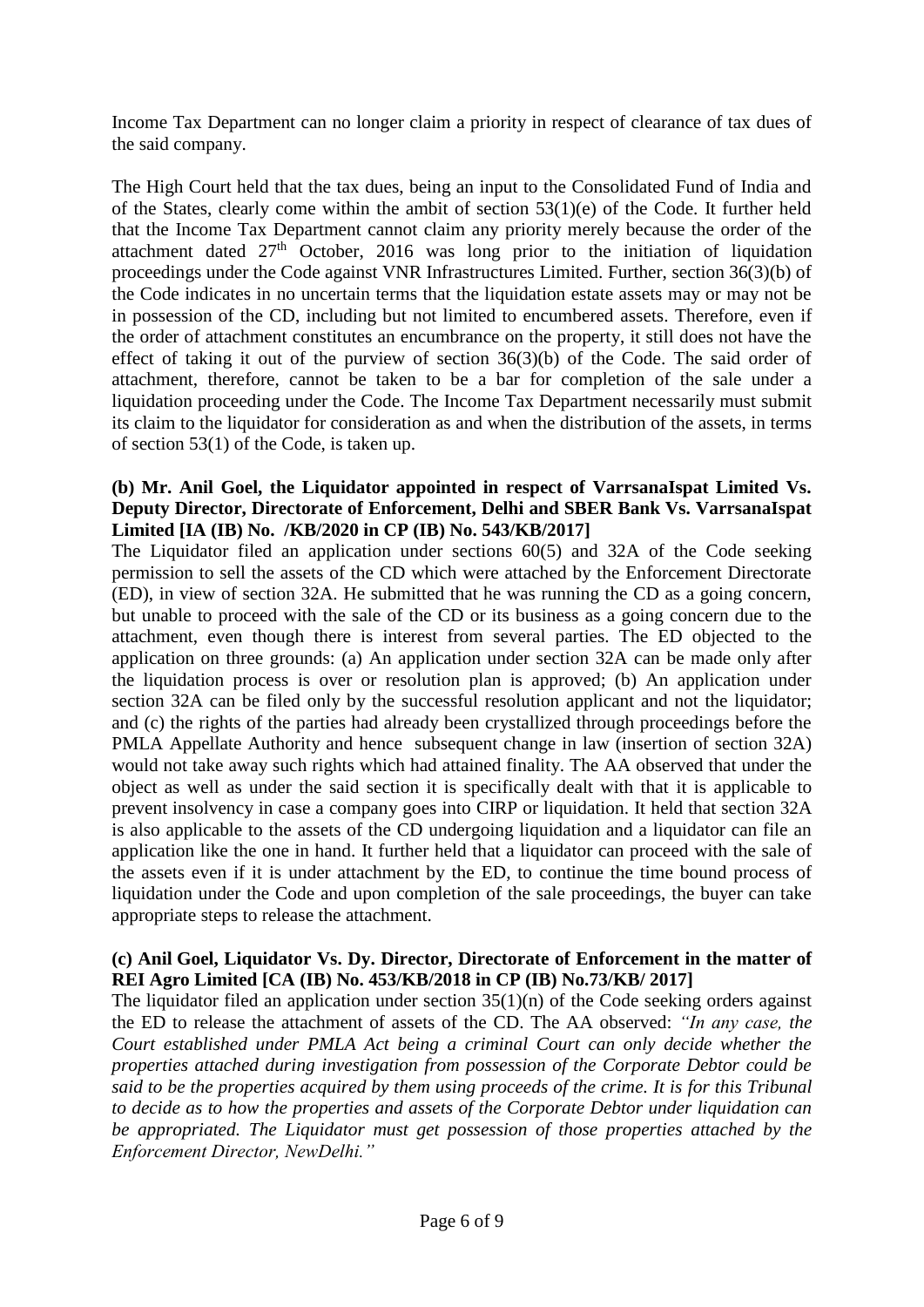## **(d) In the matter of Clutch Auto Ltd. [CA-1432(PB)/2019 & CA-1433(PB)/2019 in (IB)- 15(PB)/2017]**

The liquidator filed an application against the Municipal Corporation, Faridabad (MCF) to de-seal CD's land and hand it over to him. The AA observed that the property was sealed by MCF during moratorium in violation of section 14. It directed MCF to de-seal the property and the liquidator to consider its claim relating to tax on the property sealed.

## **(e) Om Prakash Agarwal Vs. Tax Recovery Officer 4 & Anr. [Item No. 301, IA-992/2020 in CP/294/2018]**

The liquidator filed an application to defreeze the accounts of the CD which was attached by Tax Recovery Officer. The Income Tax Department submitted that the income tax proceedings have overriding effect against other enactments and money attached by it is no more an asset of the CD. The liquidator submitted that the Income Tax Department has filed its claim against the CD and the same would be considered for distribution under section 53. The AA held that the monies of the CD lying in the bank accounts shall be construed to be an asset of the CD even if an attachment order is passed against the same. It noted that section 178 of the Income-tax Act, 1961 has been amended to allow the Code to have overriding effect. It directed the Bank to de-freeze the accounts and release the amounts of the CD within 30 days.

## **E. Managing the Affairs, etc.**

### **(a) In the matter of Hind Motors India Limited [CA 138/2017 in CP (IB) No.06/CHD/2017]**

The AA noted that the CD has no liquid assets and hence it is difficult to meet the expenses of liquidation. Accordingly, the AA directed that the expenses of the public announcement and for service of process, etc. incurred by the liquidator shall be borne by Union Bank of India at first instance, which shall form part of liquidation costs. It clarified that the liquidator shall be paid fee in accordance with the Regulations*.*

# **(b) Abhay N. Manudhane Vs. Gupta Coal India Pvt. Ltd. [CA(AT)(Insolvency)No.786/2019]**

The liquidator filed an appeal against the impugned order of the AA rejecting an application filed by him under section 60(5) of the Code for institution of a suit or other legal proceedings on behalf of the CD under liquidation in the Courts / Tribunals. He intended to file an application under section 9 of the Code against different companies. While dismissing the appeal, the NCLAT held that in terms of section 11(d) of the Code, a CD under liquidation is not entitled to make application to initiate CIRP. It observed: *"Howeve*r, *in case where matter does not relate to any secured asset and recovery of any money by the 'Corporate Debtor', which is not under Liquidation, a suit or other legal proceedings may be instituted by the Liquidator on behalf of the 'Corporate Debtor', but not an application under Section 9 of the I&B Code*."

Note: The Insolvency and Bankruptcy Code (Amendment) Act, 2020 has since clarified that section 11 does not prevent a CD from initiating CIRP against another CD.

### **(c) Reliance India Power Fund Reliance Capital Trustee Company Limited Vs. Mr. Raj Kumar Ralhan, Liquidator of Su Kam Power Systems Limited [CA(AT)(Ins) No. 318/2020]**

The appellant had initiated arbitration proceedings against the CD, of which the respondent is the liquidator, before initiation of CIRP. The respondent did not attend the arbitration proceedings. The appellant submitted that in terms of section  $35(1)(k)$ , it is the duty of the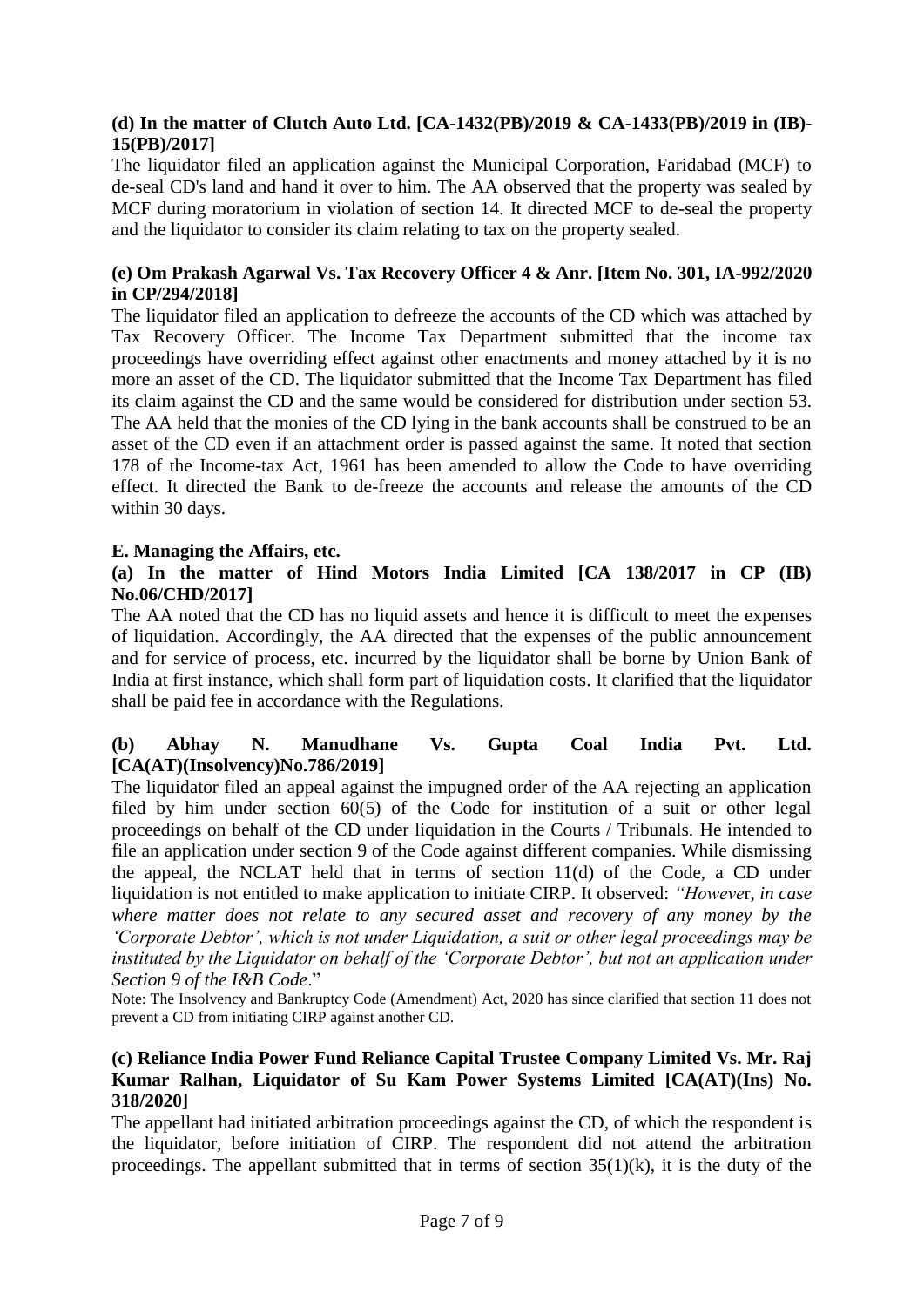liquidator to defend any suit, prosecution or other legal proceedings to which the CD is a party. The Respondent submitted that the arbitration proceeding relates to inter-shareholders dispute of the CD and the CD has nothing to do with such inter se dispute. While agreeing with the submission of the appellant, the NCLAT held that the said duty includes any conscious decision that a liquidator may take whether, in the given set of facts, he needs to defend any proceedings. The appellant has no right to force the liquidator to take part in the arbitration proceedings, as such duty would include a conscious decision to not to take part in the proceedings.

## **(d) Jindal Steel and Power Limited Vs. Arun Kumar Jagatramka&Anr. [CA(AT)No.221/2018]**

An unsecured creditor of the CD preferred an appeal under section 421 of the Companies Act, 2013 against the order of the AA for taking steps for financial scheme of compromise and arrangement between the promoter and the CD through the liquidator. The issue was whether the promoter is eligible to file application for compromise and arrangement, while he is ineligible under section 29A of the Code to submit a resolution plan. The NCLAT, relying on the judgment of the Supreme Court in *Swiss Ribbons Pvt. Ltd. & Anr. Vs. Union of India & Ors.*, held that promoter, if ineligible under section 29A, cannot make an application for compromise and arrangement for taking back the immovable and movable property or actionable claims of the CD.

Note: The Liquidation Process (Amendment) Regulations, 2020 now clarifies that a person, who is not eligible under the Code to submit a resolution plan for insolvency resolution of the CD, shall not be a party in any manner to a compromise or arrangement of the CD under section 230 of the Companies Act, 2013.

#### **F. Powers and Duties, etc.**

### **(a) Rajive Kaul Vs. Vinod Kumar Kothari &Ors. [CA(AT)(Ins) No. 44, 224 & 1518/2020]**

The liquidator moved the AA to remove the nominee directors of the CD on the Board of its subsidiary, due to non-cooperation, active obstruction, breach of duty and breach of code of conduct. The AA held that the liquidator has the power to remove and also appoint nominee directors of the CD, which the company is bound to follow. On an appeal against the order of the AA, the NCLAT upheld the order of the AA and held that it is an axiomatic principle in law that a company in liquidation acts through the liquidator and the liquidator steps into the shoes of the board of directors of the company under liquidation for the purpose of discharging its statutory duties. It further held that the liquidator is armed with requisite powers to remove the nominee directors and is entitled to nominate the directors, and the company is enjoined to act upon the replacement proposal of the existing nominee directors. He is not required to inform the reasons for replacing nominee directors.

#### **(b) Punjab National Bank Vs. Mr. Kiran Shah, Liquidator of ORG Informatics Ltd. [CA(AT)(Ins) No. 102/2020]**

The lead bank in the CoC challenged the appointment of the liquidator after the AA passed the liquidation order. The NCLAT held that after the liquidation order, the CoC has no role to play and that they are simply claimants, whose matters are to be determined by the liquidator and hence cannot move an application for his removal.

## **(c) D & I Taxcon Services Private Limited Vs. Mr. Vinod Kumar Kothari[CA(AT)(Ins) No. 1347/2019]**

The AA dismissed an application challenging the actions of the liquidator and imposed a cost of Rs.1,00,000 on the appellant for levelling vague and baseless allegations against the respondent with a direction that the cost of Rs.1,00,000 shall form part of liquidation